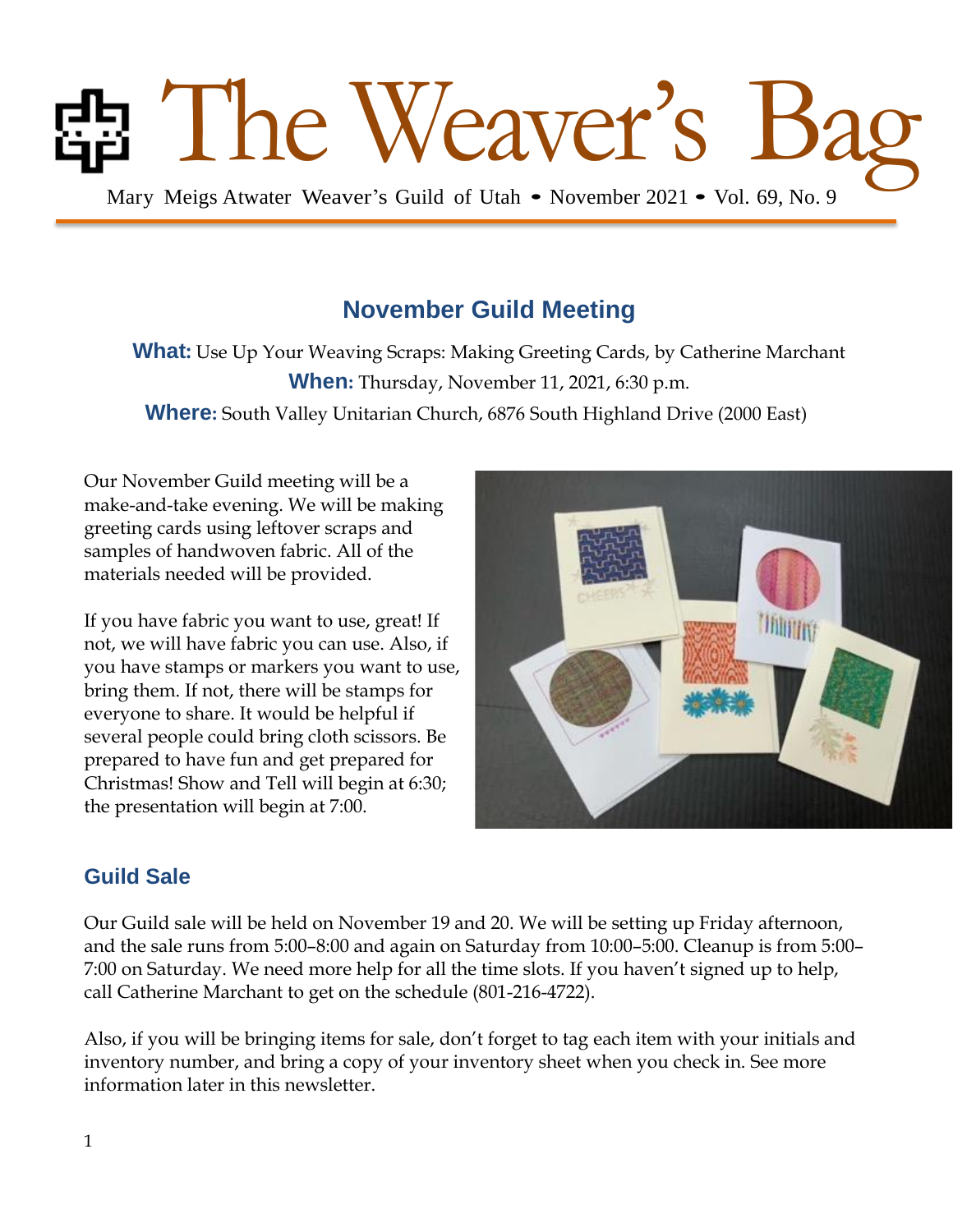## **President's Message**

Dear Weavers: This will be short as I am on my iPad. My husband, Bill, is redoing the office and we haven't had internet for over a week. So, hello, I hope you are having a good Fall, and I hope to see you at the meeting on Thursday. *Beth Myrer, Guild President* 

## **Mary Atwater Weaver's Guild Holiday Sale**



This year the Mary Meigs Atwater Weavers Guild is having a Holiday Sale. This will be an opportunity for Guild members to sell things they make. The Guild has had two previous holiday sales, and lots of things have sold. Here are the particulars of this year's sale.

*Dates:* Friday, November 19, 2021 5:00-8:00 Saturday, November 20, 2021 10:00-5:00 *Place:* South Valley Unitarian Church

Members will be able to sell anything handmade by them, except food. Examples include handwoven, knitted, or crocheted clothing, table linens, wall art, Christmas ornaments, jewelry, or rugs.

The Guild will collect 20% of the selling price as commission. The Guild will pay for postcards and signs for advertising and FaceBook advertising, bank costs for credit cards, bags, receipt books.

Guild members will need to provide props: mannequins, hat stands, racks, an artificial Christmas tree, black tablecloths or sheets, lights, or any item that would make an interesting display.

Each item for sale will need to have an inventory tag with the maker's initials, price, and inventory number. This tag will be removed when the item is sold. Sellers must provide the Guild with an inventory sheet listing a description of each item for sale, along with its price and inventory number.

We are working on assembling an e-mail list for advertising. I would appreciate each member sending me names with e-mail addresses so that we can grow our list. Also, cards will be available at the November meeting so members can mail them themselves, if they want.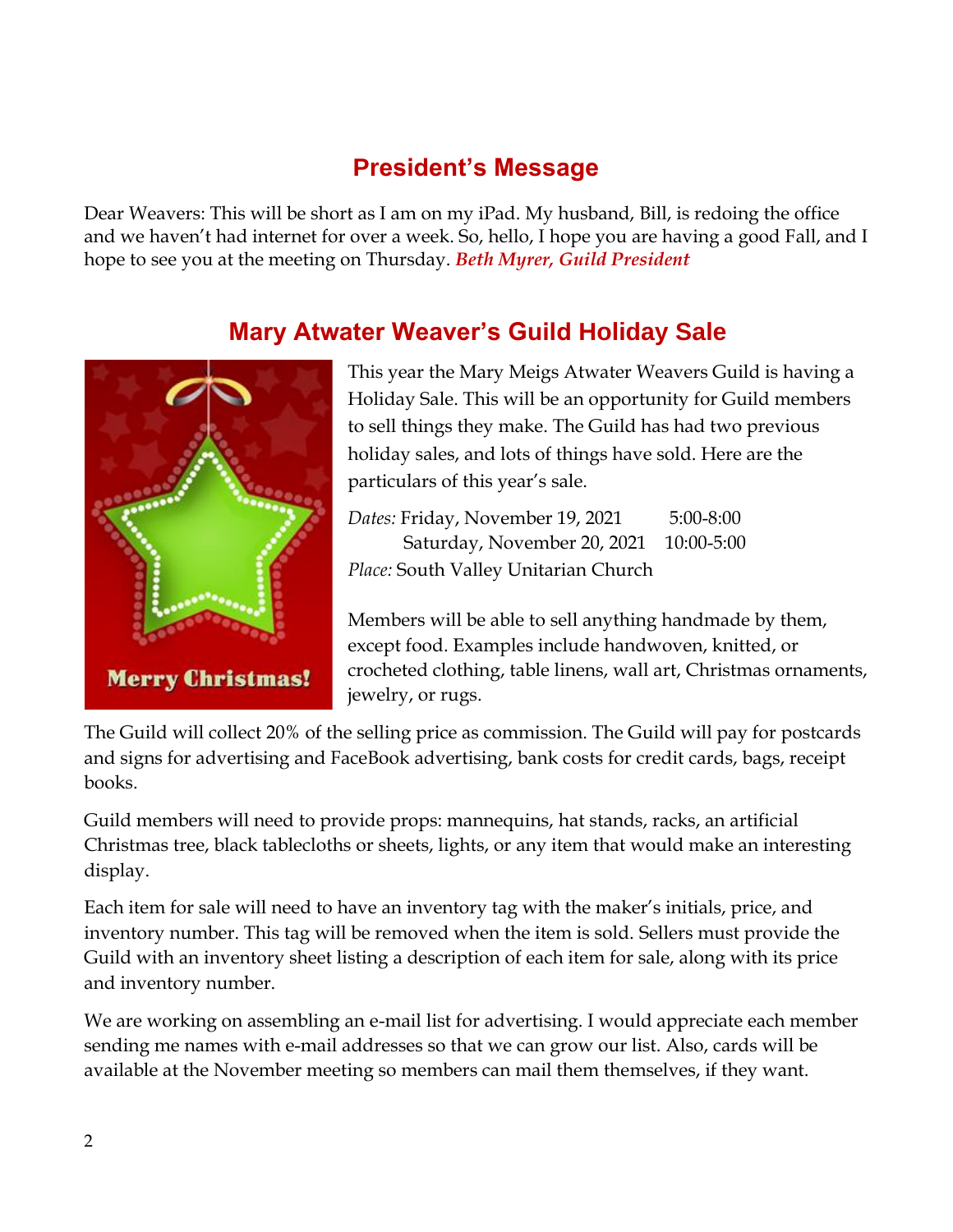Questions and suggestions are welcome. Call or e-mail me: Catherine Marchant, 801.216.4722 (don't text) or [fibernbeads@gmail.com](mailto:fibernbeads@gmail.com)



**Getting to Know Mimi Rodes**

"Oh, the places you'll go." And "go" is the word I would use to introduce someone who has been helping to keep the MMAWG going for over 10 years, Mimi Rodes. From traveling the world for work to weaving at her home in Sandy, Mimi is a "Girl on the Go." Her career in International Marketing in Laboratory Diagnostic and Health Care Products allowed her to make connections with

others around the world and to use her language skills as she speaks five languages in varying degrees: English, Spanish, German, French, and some Portuguese. Mimi moved from the San Francisco Bay area to Utah and, fortunately for us, found her way to the Guild. It was the first "volunteer only" organization that she has ever been a part of, and her efforts have helped the Guild to thrive.

Mimi started weaving when she attended a summer camp at the age of 10 years old. She later inherited a basic loom from her grandmother. She fell in love with weaving in Boston during the 70s but had to turn in her loom when she began traveling so much for work. "I always loved it. I hoped when I had time, I would love it again." And she did! She felt like she was "dipping her toes in" when she ventured into that first MMAWG meeting. There she found a community of like-minded people who were caring and so willing to share. The friends that you make and the things you learn are "a wonderful treasure to have."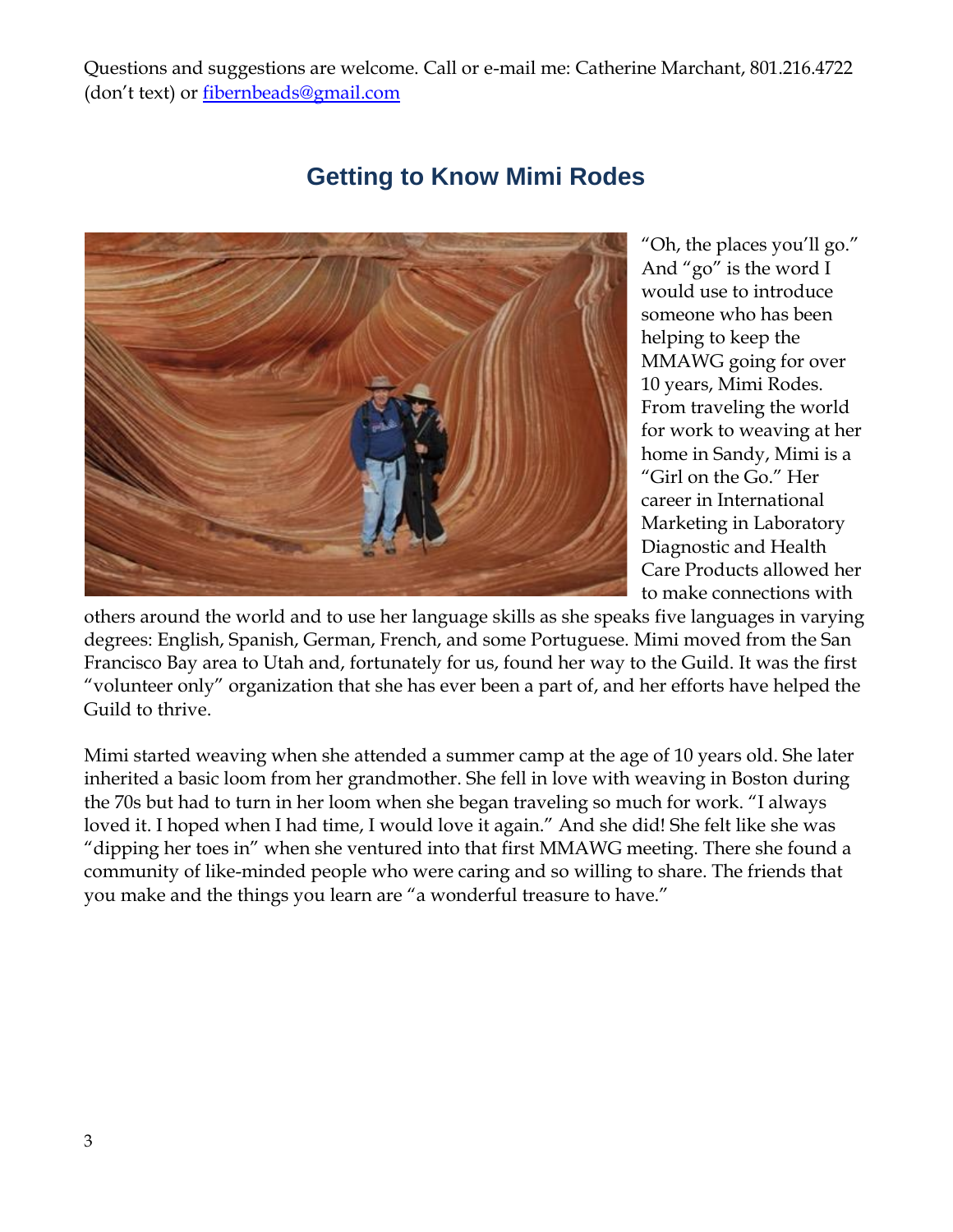Mimi started out as a rug weaver, and that easily led to tapestry weaving. It is easier to weave small tapestries while traveling. She even had a custom tapestry loom built to fit on her lap and reach the dashboard so she could weave on car trips. You may have seen some of her tapestry work at the latest fiber arts show in October 2021. She knows that one of her tapestries took over 56 hours to complete because she was listening to a book on CD while weaving, and it took 56 hours to listen to it!

Mimi loves to take classes and she mentioned some of the teachers she has learned from and refined her techniques. She attended a two-week workshop with Maximo Laura, a Peruvian tapestry artist. She took



several tapestry classes from both Rebecca Mezoff and Elizabeth Buckley here in the US. "I've also taken a number of wonderful non-tapestry workshops at IWC (Intermountain Weavers Guild) and with our Guild."

It was inspiring to hear the international connections that Mimi has made in the weaving world as she has traveled. Mimi was enjoying a weaving trip in Guatemala when Covid hit. She hopes to return there someday and finish that educational tour. She has a deep concern for the weavers in other countries who depend on tourism and have had to deal with such huge losses in their craft due to Covid.

If Mimi is not weaving or meeting with friends, you might find her out in her garden or "playing" in the kitchen. But you might not find her at home as she has five international trips planned in the next year and a half. On the itinerary: Egypt, Jordan, Sicily, France, the Arctic Circle, and Japan! There she goes!! *Rosemarie Deppe*

## **Guild Challenge**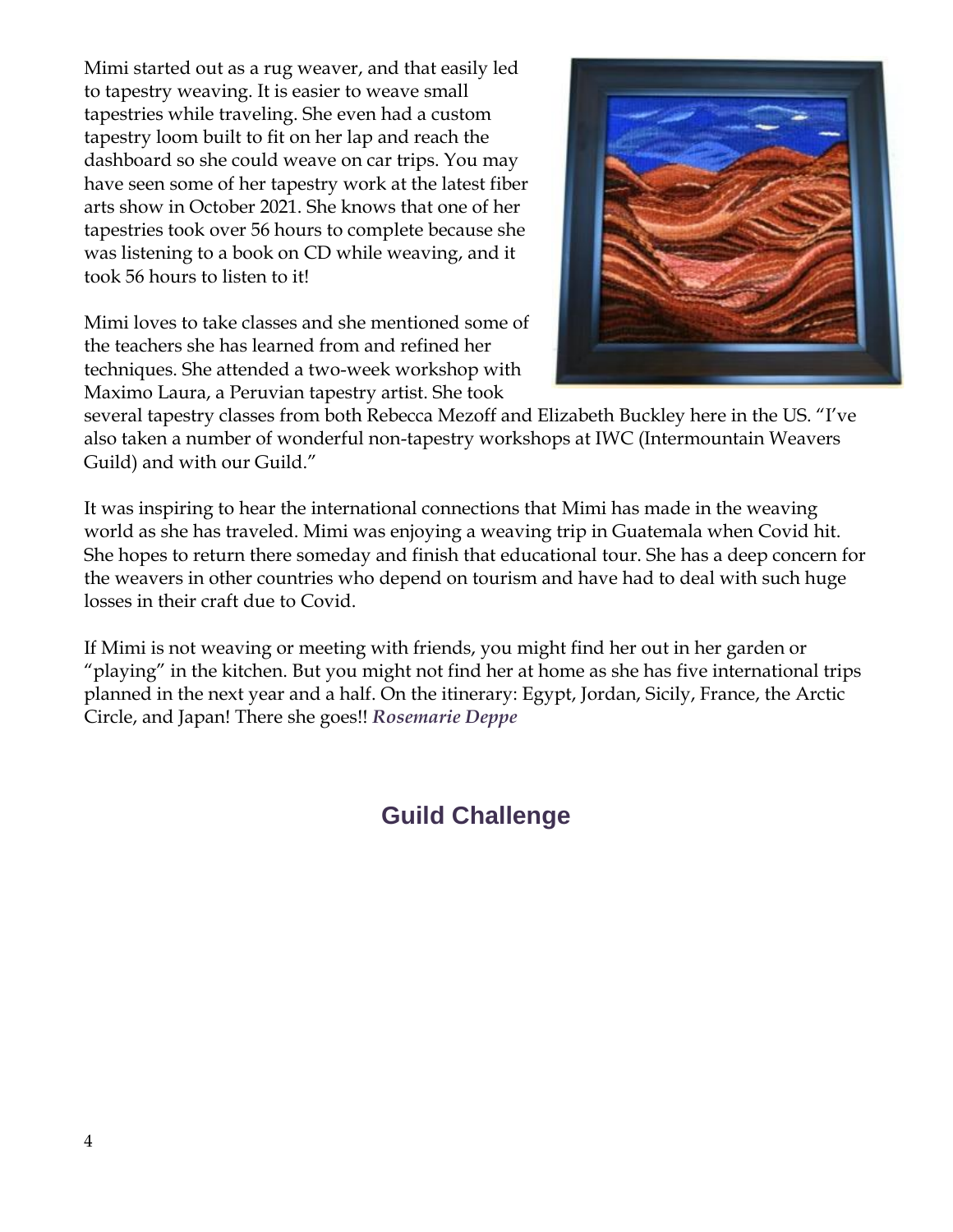$2:11 + 12 +$ 

●21 893%

٠  $\ddot{\bullet}$ 

Your are using 4 diff standard loom, Including Pro colours will add a substantial additional cost if your design is woven. Contract Pro

| New         | Undo |  |  | Photo Save |
|-------------|------|--|--|------------|
|             |      |  |  |            |
| Redo        |      |  |  |            |
| Design Info |      |  |  |            |

This year our Guild Challenge is to weave a plaid. By plaid we mean a cloth where warp and weft repeat in the same order. The plaid can be as simple as a gingham or as complex as a tartan. We have not specified a fiber for this challenge but have recommended either a heathered wool, blend of wool and silk, or cotton.





We are asking members to try out some online tartan simulators to play and create their designs. Share with us your digital creation!

Here are a few tartans that I created with a simulator using some unusual color combinations.

[www.tartandesigner.com](http://www.tartandesigner.com/) [www.tartanmaker.com](http://www.tartanmaker.com/) [www.plaidmaker.com](http://www.plaidmaker.com/)

## **Shuttle-Craft Bulletin: Weaving Pile Rugs**

In the November 1934 and June 1945 issues of the Bulletin, Mary Meigs Atwater wrote about weaving pile rugs (*you can find these issues on the Guild website*). Members of the Shuttle-Craft Guild saw pile rugs (flossa weave) at the 1933–34 World's Fair Swedish Exhibit in Chicago



and wrote to Mary, asking how they were woven. She turned the question over to a guild member, Mrs. Gregory, who had experience with the weave. Swedish pile rugs are knotted, like Oriental knotted rugs, though the knots are more coarsely set. The process is slow,

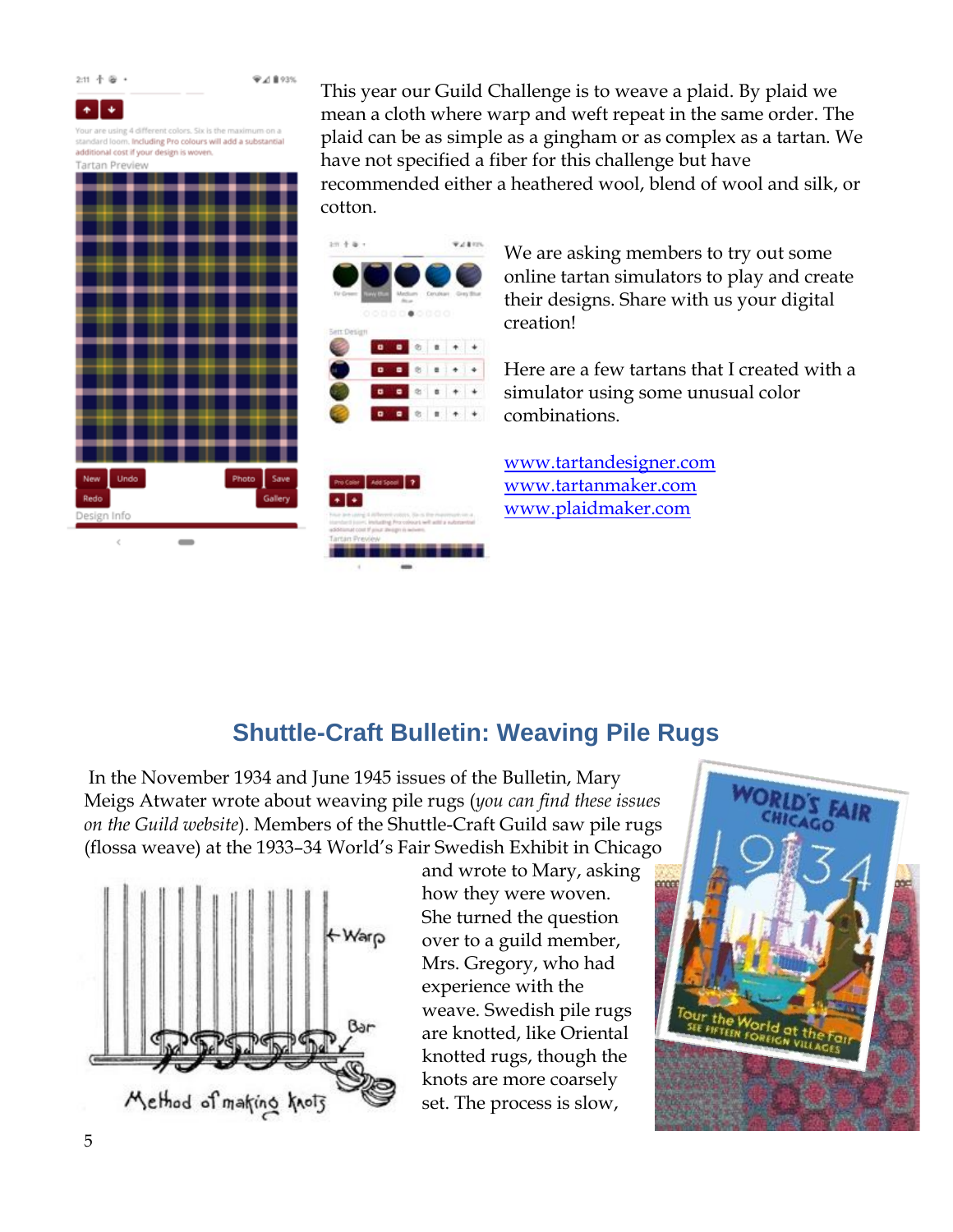but the knots produce a firm and durable product. The technique requires some specialized equipment, a double metal rod and a small sharp knife with a shield to cut the pile, working in the groove between the metal rods. The knotting process is described, and the figure showing it is included here. The rod lay on top of the warp, and the weft was looped around it and knotted on the warp. The warp used was a heavy linen and the weft was a heavy wool yarn, not as coarse as what was used in the "ordinary" rugs of the day. The knotted rows were bordered by plain weave rows. The weft was doubled for the knots and single for the plain weave rows. The process is described in the 1934 Bulletin. It was recommended that the weaver beat "very heavily" so that the fabric was firm and solid. The pile is formed by cutting the loops formed in the knotted row. One of the easiest designs for this method is geometric shapes as Mary wrote. Here is an example from the online auction house Bukowskis (https://www.bukowskis.com/sv/auctions/616/187-barbro-nilsson-matta-rodingen-flossaca-316-5-x-255-cm-signerad-ab-mmf-bn).

Ulla Cyrus-Zetterstrom wrote in the *Manual of Swedish Handweaving* that "a 'flossa' rug has a close, upright and relatively short pile, while a 'rya' rug has a more spaced and longer pile which lies flat over the background weave. There are also variations, and it is a matter of opinion whether they are wider spaces 'flossa' or close 'rya.' " To learn more about the difference between rya and flossa techniques, see the link for the Norwegian Textile Letter: <http://norwegiantextileletter.com/wp-content/uploads/2014/07/rya11-correct.pdf>

Or the history of rya rugs: <https://www.dorisleslieblau.com/the-history-of-rya-rugs/>

There are great photos and write-ups with additional references of the equipment and the knotting technique on the blog entry *Figuring Out Flossa* on the Fibraquarelle blog: [https://blog.fibraquarelle.com/2020/06/25/figuring-out](https://blog.fibraquarelle.com/2020/06/25/figuring-out-flossa.html?utm_source=facebook&utm_medium=post&utm_campaign=general%20)[flossa.html?utm\\_source=facebook&utm\\_medium=post&utm\\_campaign=general](https://blog.fibraquarelle.com/2020/06/25/figuring-out-flossa.html?utm_source=facebook&utm_medium=post&utm_campaign=general%20)

Another Shuttle-Craft Guild member wrote in 1934 that he had woven rugs in double-weave, 8-shafts, using carpet warp set at 24 epi and a chenille weft, using a threading of alternating six-inch squares, or double weave blocks as described by Jennifer Moore in her book *Doubleweave*. These rugs were described as thick, soft bathmats.

In the 1945 issue, Mary wrote about "shag" rugs woven by a guild member in California. These were made using a different, faster technique than the knotted pile rugs. They were based on floats woven into the fabric and then cut later to form the shag. The warp used is cotton carpet warp and the weft, a rug yarn. The issue was published when World War II was coming to an end, and Mary wrote that the rug could be made of all cotton as "in these days when wool rug yarns are practically non-existant (sic)."

Mary described an 8-shaft threading with different sized float units. The float rows were bordered by plain weave again. The weft was doubled for the float rows and single for plain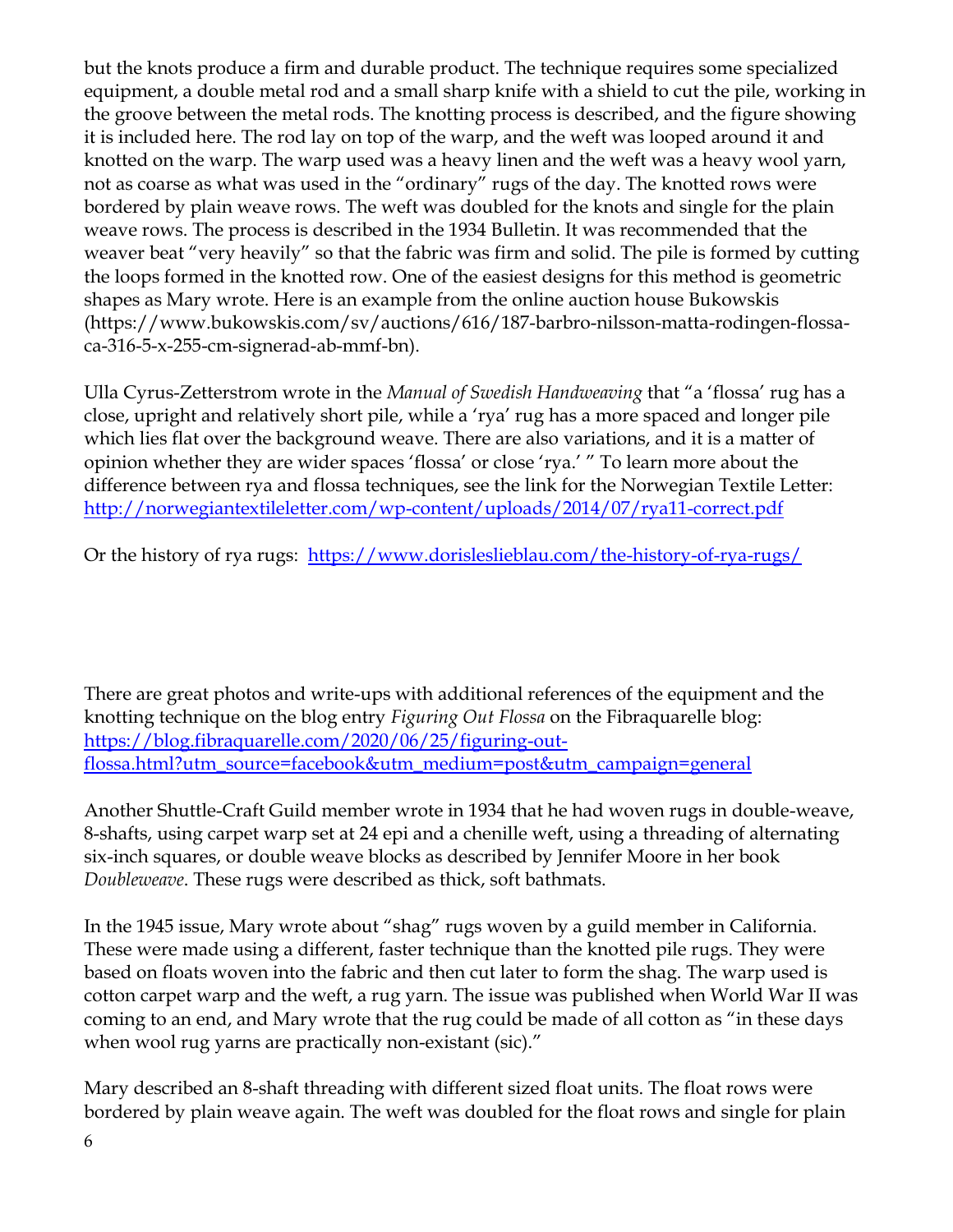weave. Once again, the weaver is advised to beat firmly. Mary also gave a 4-shaft version, but it required the use of pickup.

Also included in this issue is the design for what Mary called a "template" or temple by Edward Doughty. The diagram given shows that it looks very much like our modern-day wooden temples, lacking the pins and using a clamp at the ends instead. Mary wrote that a "template" may be of help with weaves where the take-up is very great. She said, "In special cases, therefore, a template is useful, though it would be unwise to get into the habit of using one for everything." *Maureen Wilson*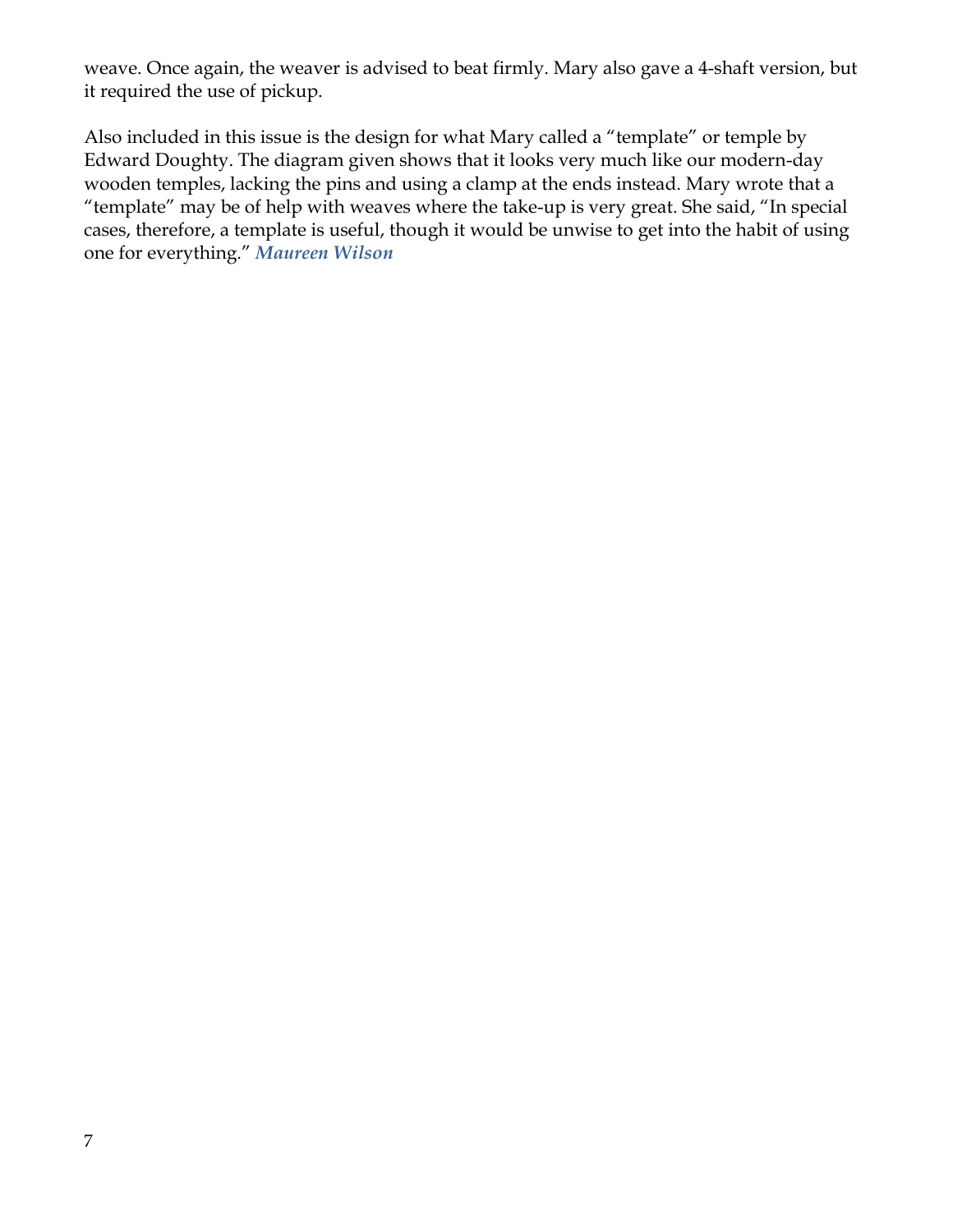## **Meetings of the Southwest Utah Weaving Branch**

## **Monday, 8 Nov 2021, 5:30 pm, St George Library**

A round robin discussion of loom maintenance, and weaving/spinning tips and tricks.

**Monday, 13 Dec 2021, 5:30 pm, Member Residence**

Holiday get together and sale. You can bring any weaving and spinning items that you would like to sell or give away.

**Monday, 10 Jan 2022, 5:30 pm, St George Library**

TBD

**Monday, 14 Feb 2022, 5:30 pm, St George Library**

Theo Moorman technique, Linda Murie. We are looking at designing a cartoon for tapestry, Theo Moorman technique, a program on spinning, and one or more dyeing mini-workshops.

## **Guild Dues—Don't Forget!**

You can pay dues at the Guild meeting, on the Guild website, or by sending the dues to Ping Chang. It's a bargain at \$30 a year!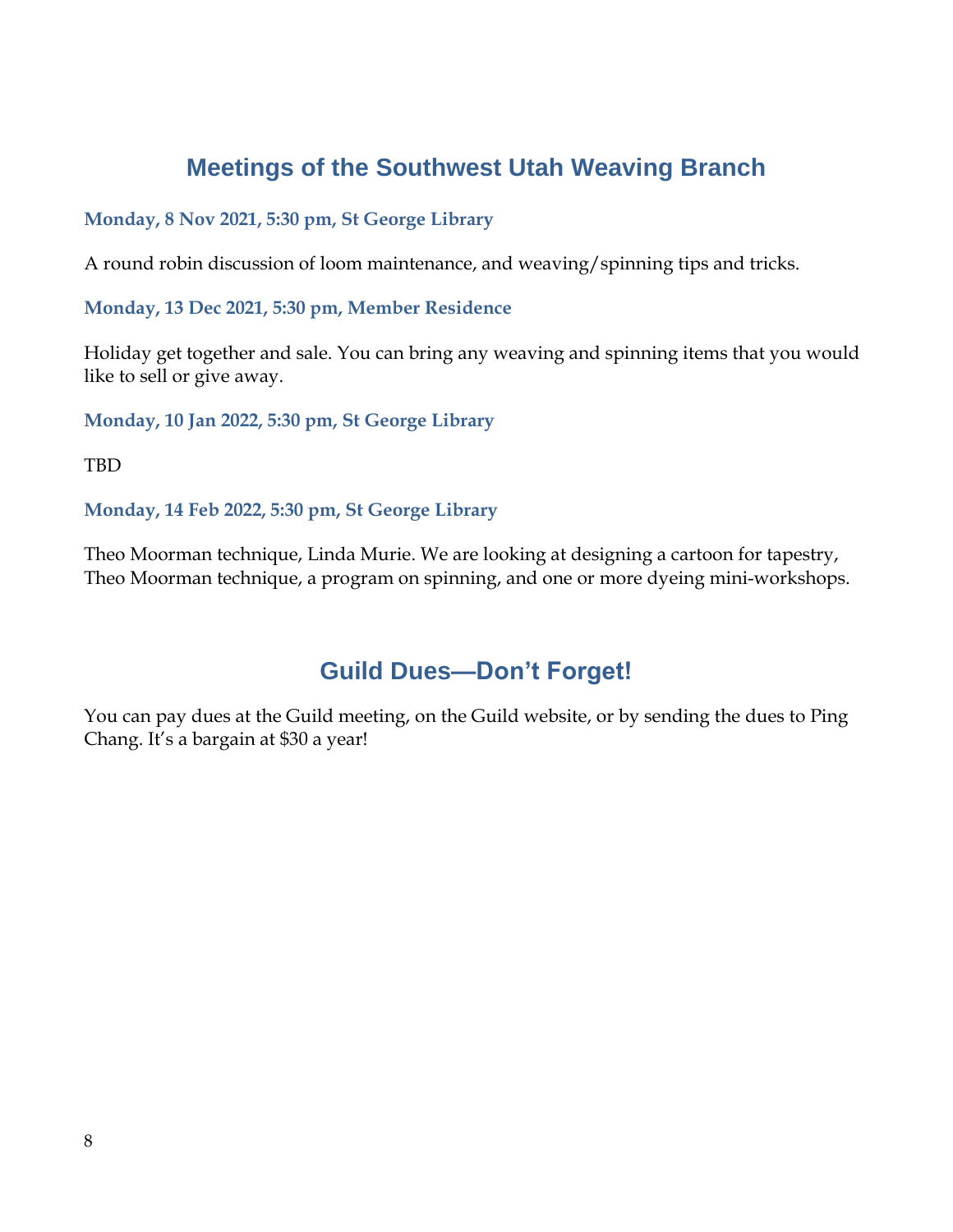## **The Shuttle-Craft Bulletin Study Group**



The 2021–2022 Guild year meeting schedule for the Shuttle–Craft Bulletin Study group is presented below**.** The next meeting will be on December 1 at Mimi Rodes's home. The topic of discussion will be Christmas weaving from the October 1928 and 1929 bulletins, with a handmade ornament exchange.

The Shuttle-Craft Bulletin study group meets to discuss Mary Atwater's work from the Shuttle-Craft Bulletins. This is an informal group—if you have not participated, try a meeting. The meetings often begin with a reading from Mary Meigs Atwater's biography.

| <b>Topic</b>                                                          | <b>Bulletins</b>                         | <b>Meeting</b><br><b>Date</b> |
|-----------------------------------------------------------------------|------------------------------------------|-------------------------------|
|                                                                       |                                          |                               |
| <b>Christmas weaving</b>                                              | Oct 1928<br>Oct 1929                     | Dec 2021                      |
| <b>Selling handwoven</b><br><b>Crackle weave</b>                      | <b>Nov 1928</b><br>June 1930<br>May 1929 | Feb 2022*                     |
| <b>Twill</b>                                                          | April 1929<br>Oct 1936                   | Apr 2022                      |
| <b>Camp weaving</b><br><b>Portable Weaving</b>                        | June 1929<br>June 1936                   | June 2022                     |
| Modern art & weaving<br><b>Design</b><br><i>*Zoom meeting planned</i> | <b>July 1929</b><br>August 1946          | Aug 2022                      |